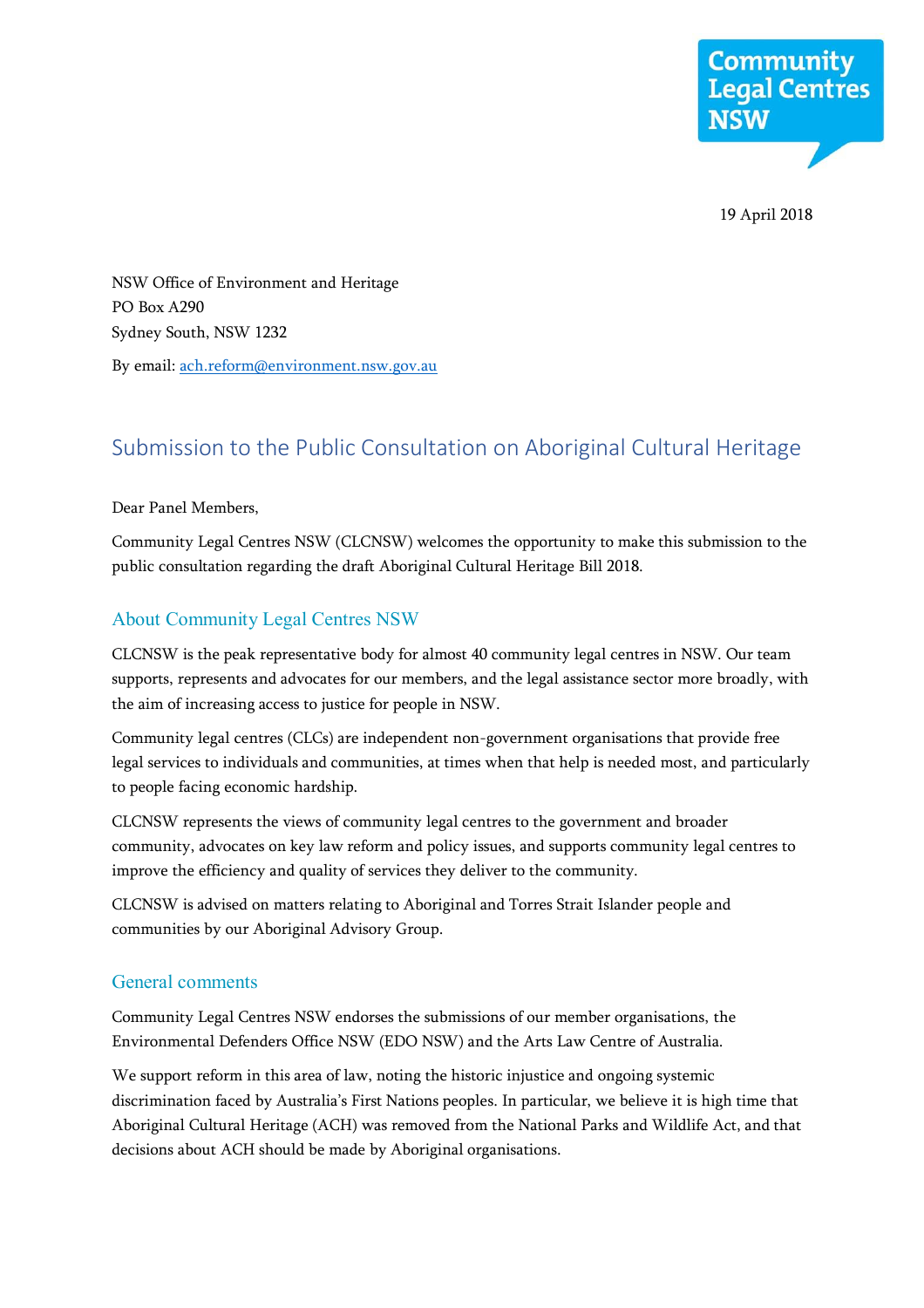

As such, we support the broad purpose of the Bill: creating a separate Act to deal with ACH and enacting an Aboriginal Cultural Heritage Authority to replace the current role of the Office of Environment and Heritage in Aboriginal Cultural Heritage.

At the same time, we request the government note our recommendations, and those of our member organisations, on this draft legislation and request that a number of amendments be made before the Bill is tabled in parliament.

## Summary of recommendations

## CLCNSW recommends that:

- 1. Before the Bill is presented to parliament further consultation with Aboriginal people be undertaken, and details be provided about the resourcing of new Aboriginal bodies.
- 2. The Bill should be amended to protect ownership of intangible Aboriginal Cultural Heritage (ABH) should be protected by this Bill. Current intellectual property laws should also be amended to reflect this.
- 3. Intangible ACH rights should be inherent: they should be automatically applied without need for registration.
- 4. Section 36 should be expanded to include guidance on what is meant by "not widely known".
- 5. More decisions should be made by the new Aboriginal Cultural Heritage Authority. Failing that there should be binding criteria for the Minister to consider when declaring Aboriginal Cultural Heritage.
- 6. To ensure culture safety, the Bill should require the creation of management plans that safeguard the sensitive nature of disclosing Indigenous Cultural Intellectual Property (ICIP).
- 7. Amend Schedule 1 of the Bill so that there are binding criteria for the Minister to consider when removing a member from office.
- 8. Amend the Bill to ensure Aboriginal community engagement at all levels of decision making, particularly where major development proposals are concerned; and to ensure that Major Projects are subject to management plans and the harm offences in the Bill.

# Consultation on the Bill

We would like to express our concerns regarding the consultation regarding this draft legislation and share the concerns of the EDO NSW regarding whether the eight-week consultation period has provided sufficient opportunity for engagement with and leadership from Aboriginal people and communities on this legislation.

At the same time the Bill contains little information about potential resourcing of new Aboriginal bodies including the ACH Authority and Local Consultation Panels.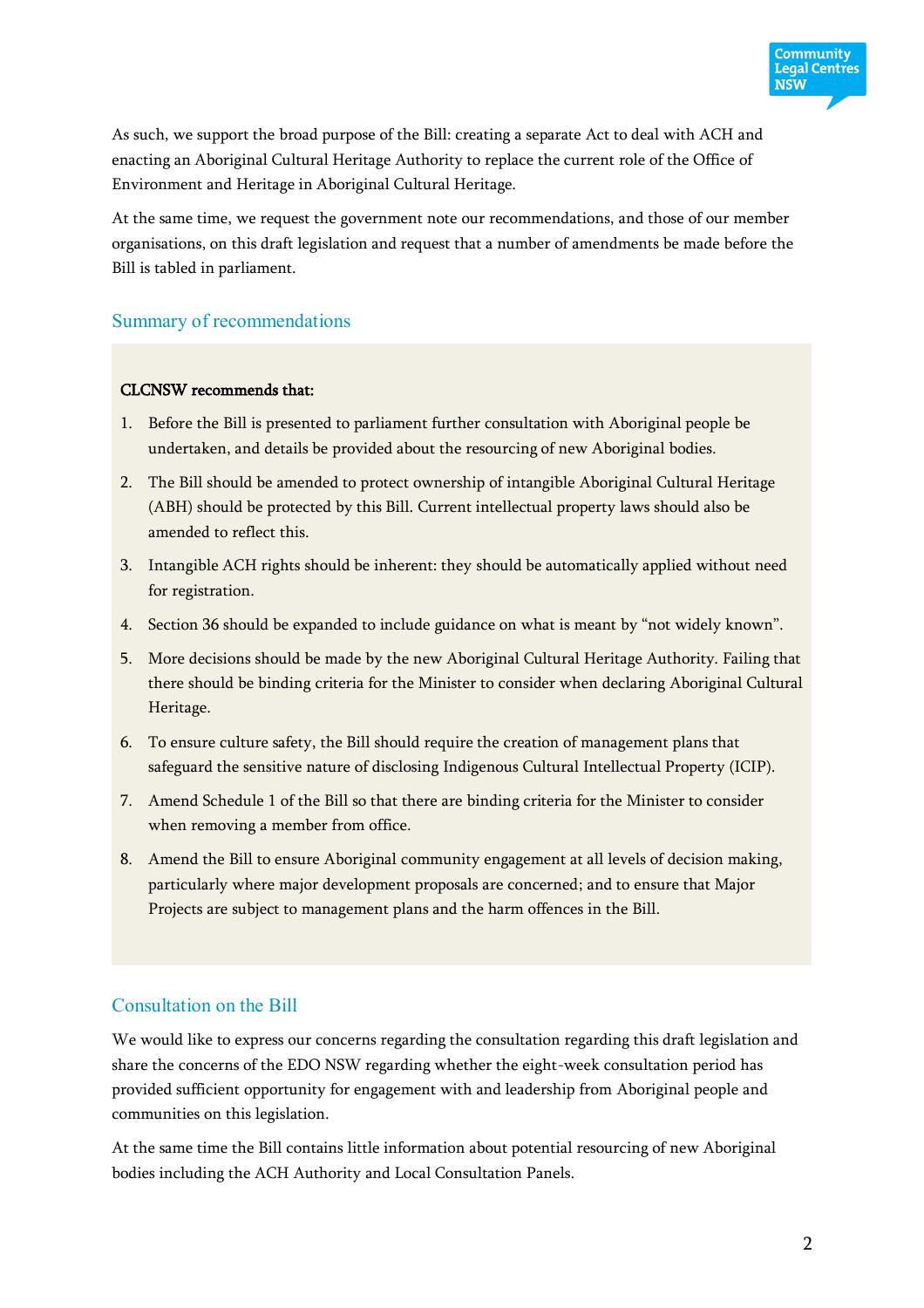Recommendation  $1 -$  we recommend that:

Before the Bill is presented to parliament further consultation with Aboriginal people be undertaken, and details be provided about the resourcing of new Aboriginal bodies.

# Recognising intangible Aboriginal Cultural Heritage

Indigenous peoples' cultural heritage is protected under Article 31(1) of the United Nations Declaration of the Rights of Indigenous Peoples:

Indigenous peoples have the right to maintain, control, protect and develop their cultural heritage, traditional knowledge and traditional cultural expressions, as well as the manifestations of their sciences, technologies and cultures, including human and genetic resources, seeds, medicines, knowledge of the properties of fauna and flora, oral traditions, literatures, designs, sports and traditional games and visual and performing arts. They also have the right to maintain, control, protect and develop their intellectual property over such cultural heritage, traditional knowledge, and traditional cultural expressions.

CLCNSW appreciates that the proposed legislation attempts to expand the current definition of Aboriginal Cultural Heritage (ACH) in alignment with international standards. We also welcome the formal acknowledgement of the concept of intangible ACH.

Enactment of the proposed legislation will also fulfil our obligations under Article 31(2) of the United Nations Declaration of the Rights of Indigenous Peoples:

In conjunction with indigenous peoples, States shall take effective measures to recognize and protect the exercise of these rights.

We note that the proposed legislation does not consider current intellectual property laws. Ownership of intangible ACH should be automatically vested in the Aboriginal Community, without need for registration. Therefore, the Bill and intellectual property laws should be amended to recognise this.

### Recommendation 2 – we recommend that:

The Bill should be amended to protect ownership of intangible Aboriginal Cultural Heritage (ABH) should be protected by this Bill. Current intellectual property laws should also be amended to reflect this.

## Proposed registration system

CLCNSW opposes the proposed system of registering intangible ACH. That is, a community's right to maintain, control, protect and develop their cultural heritage should not be determined by whether their ACH is registered or not.

**Community** Legal Centres **NSW**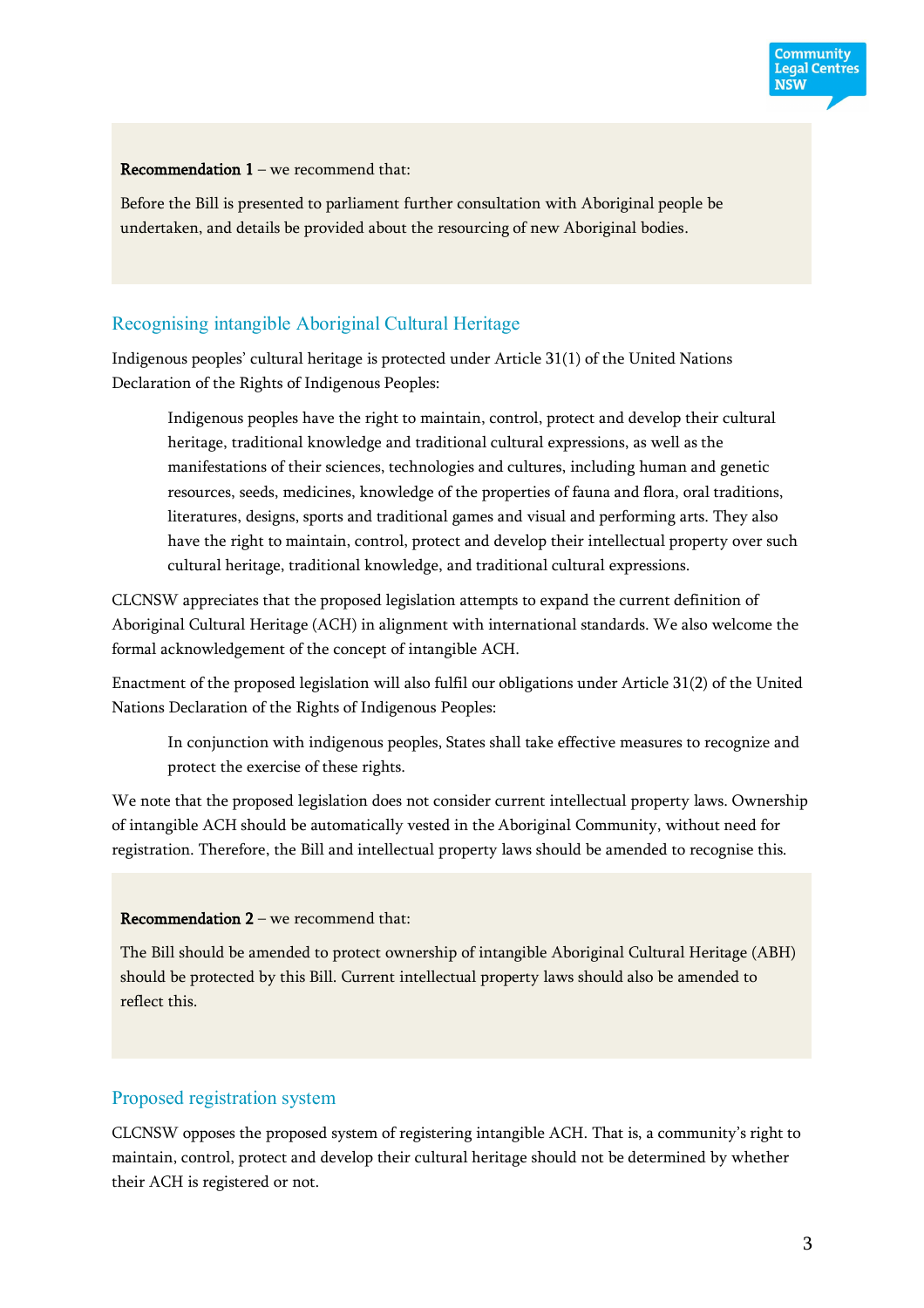

## Recommendation 3 – we recommend that:

Intangible ACH rights should be inherent: they should be automatically applied without need for registration.

## Clarity required in conditions for registration

Section 36(2) of the Bill outlines the conditions for registration of ACH:

The ACH Authority may only register intangible Aboriginal cultural heritage if:

- a) it is satisfied that the heritage is not widely known to the public and should be protected from unauthorised commercial use, and
- b) it complies with the registration requirements of the regulations.

There is no guidance for what is meant by "not widely known". This also implicates that an ACH is not registrable if it is well known.

Recommendation 4 – we recommend that:

Section 36 should be expanded to include guidance on what is meant by "not widely known".

# Ministerial discretion

Generally, we believe that it should be an Aboriginal body making decisions in relation to Aboriginal Cultural Heritage, rather than the Minister. This includes particularly in relation to ACH declarations, interim protection orgers, codes of practice and Aboriginal Cultural Heritage maps.

Section 18(1) of the Bill gives the Minister absolute discretion in declaring ACH registered by the ACH Authority:

The Minister may, on the recommendation of the ACH Authority, declare that for the purposes of this Act:

- a) land that is part of a landscape or other place having Aboriginal cultural heritage significance comprises Aboriginal cultural heritage (including land containing or otherwise connected with an Aboriginal object or Aboriginal ancestral remains whose removal from the land would reduce the Aboriginal cultural heritage significance of the object or remains or of the land), or
- b) any specified object, article or material evidence is an Aboriginal object, or

**Community** Legal Centres **NSW**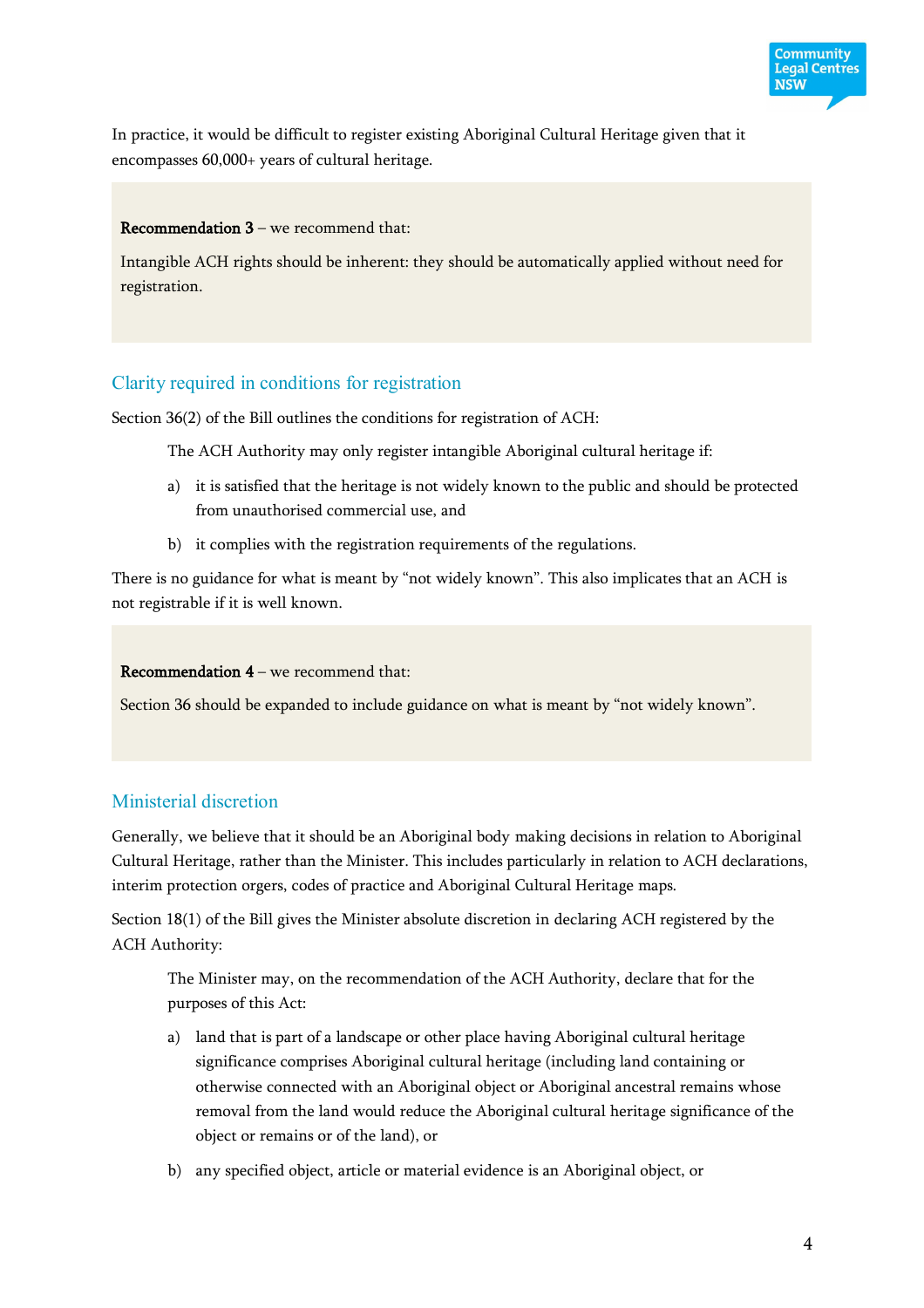

- c) any bodily remains are Aboriginal ancestral remains, or
- d) any other tangible material relating to Aboriginal life or historical events comprises Aboriginal cultural heritage.

We note that the Bill gives the Minister a high level of discretion in pivotal decisions, with no binding criteria to consider. This undermines the aims of this Bill: "to establish a legislative framework that reflects Aboriginal people's responsibility for and authority over Aboriginal Cultural Heritage".

Generally, we believe that it should be an Aboriginal body determining what is a 'declared' area, landscape, etc., rather than the Minister. If this is not to be the case, we recommend binding criteria for the Minister.

### Recommendation 5 – we recommend that:

More decisions should be made by the new Aboriginal Cultural Heritage Authority. Failing that there should be binding criteria for the Minister to consider when declaring Aboriginal Cultural Heritage.

## Issues with disclosing Indigenous Cultural and Intellectual Property (ICIP)

CLCNSW appreciates that the proposed register will be restricted-access. However, due to the requirement of disclosing ICIP, we are concerned that any misuse by those with access will compromise the cultural safety of Aboriginal communities.

### Recommendation  $6$  – we recommend that:

To ensure culture safety, the Bill should require the creation of management plans that safeguard the sensitive nature of disclosing Indigenous Cultural Intellectual Property (ICIP).

## ACH Authority membership

We welcome the community-driven process proposed by the Bill for electing members of the ACH Authority. However, CLCNSW is concerned about a termination clause in Sch 1 of the Bill:

Sch 1 Clause 5

(2) The Minister may remove a member from office at any time

The ACH Authority, local panel members and support bodies are appointed to represent the views of various Aboriginal communities. CLCNSW is concerned that the Minister's ability to remove a member from office at their discretion will compromise the Aboriginal trust in the Authority.

This clause effectively undermines the Bill's objective to empower Aboriginal communities.